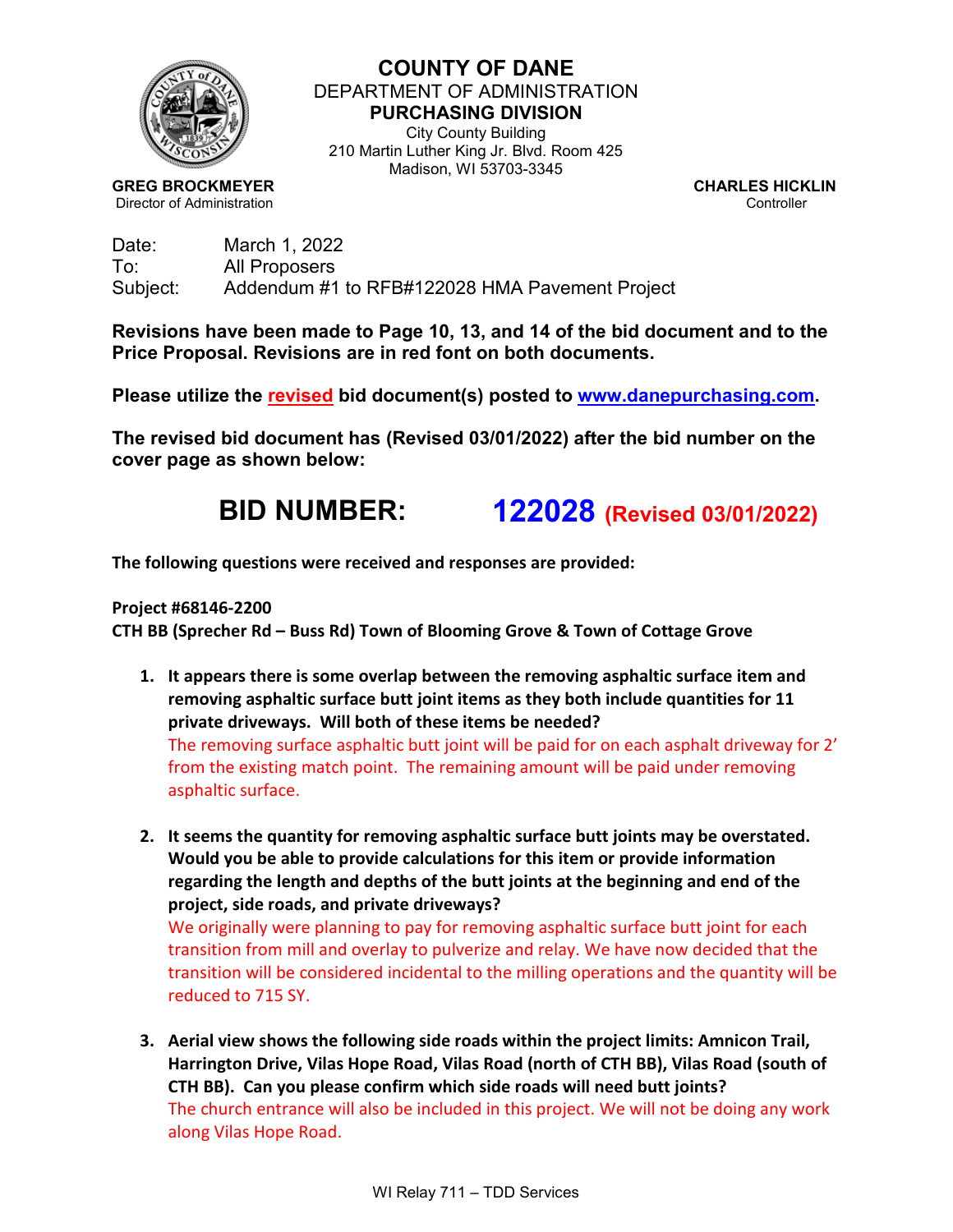

## **COUNTY OF DANE** DEPARTMENT OF ADMINISTRATION **PURCHASING DIVISION**

City County Building 210 Martin Luther King Jr. Blvd. Room 425 Madison, WI 53703-3345

**GREG BROCKMEYER CHARLES HICKLIN Director of Administration** Controller

Amnicon Trail, Harrington Drive, Church Entrance, Vilas Hope Road, Vilas Road (north of CTH BB), Vilas Road (south of CTH BB)

#### **Project #68183-2200 CTH J (CTH JJ – CTH F) Town of Vermont**

- **1. It appears there is some overlap between the removing asphaltic surface item and removing asphaltic surface butt joint items as they both include quantities for 2 private driveways. Will both of these items be needed?** The removing surface asphaltic butt joint will be paid for on each asphalt driveway for 2' from the existing match point. The remaining amount will be paid under removing asphaltic surface.
- **2. Would you be able to provide calculations for this item or provide information regarding the length and depths of the butt joints at the beginning and end of the project and private driveways?** The start and end of the projects will have 50' be paid as a removing asphaltic butt joint and each driveway will be paid for 2'.

## **Project #68188-2200**

**CTH MN (Willaims Drive – CTH N) Town of Pleasant Springs & Town of Cottage Grove**

**CTH MN Price proposal is adding "Removing Asphaltic Surface Milling" location.**

- **The elevation at Fieldview Lane is to remain the same. The contractor will need to transition from Pulverize and Relay to Removing Asphaltic Surface Milling at the Fieldview Lane intersection and then back to a Pulverize and Relay operation.**
- **1. It appears there is some overlap between the removing asphaltic surface item and removing asphaltic surface butt joint items as they both include quantities for 3 private driveways. Will both of these items be needed?** The removing surface asphaltic butt joint will be paid for on each asphalt driveway for 2' from the existing match point. The remaining amount will be paid under removing asphaltic surface.
- **2. It seems the quantity for removing asphaltic surface butt joints may be overstated. Would you be able to provide calculations for this item or provide information regarding the length and depths of the butt joints at the beginning and end of the project, side roads, and private driveways?**